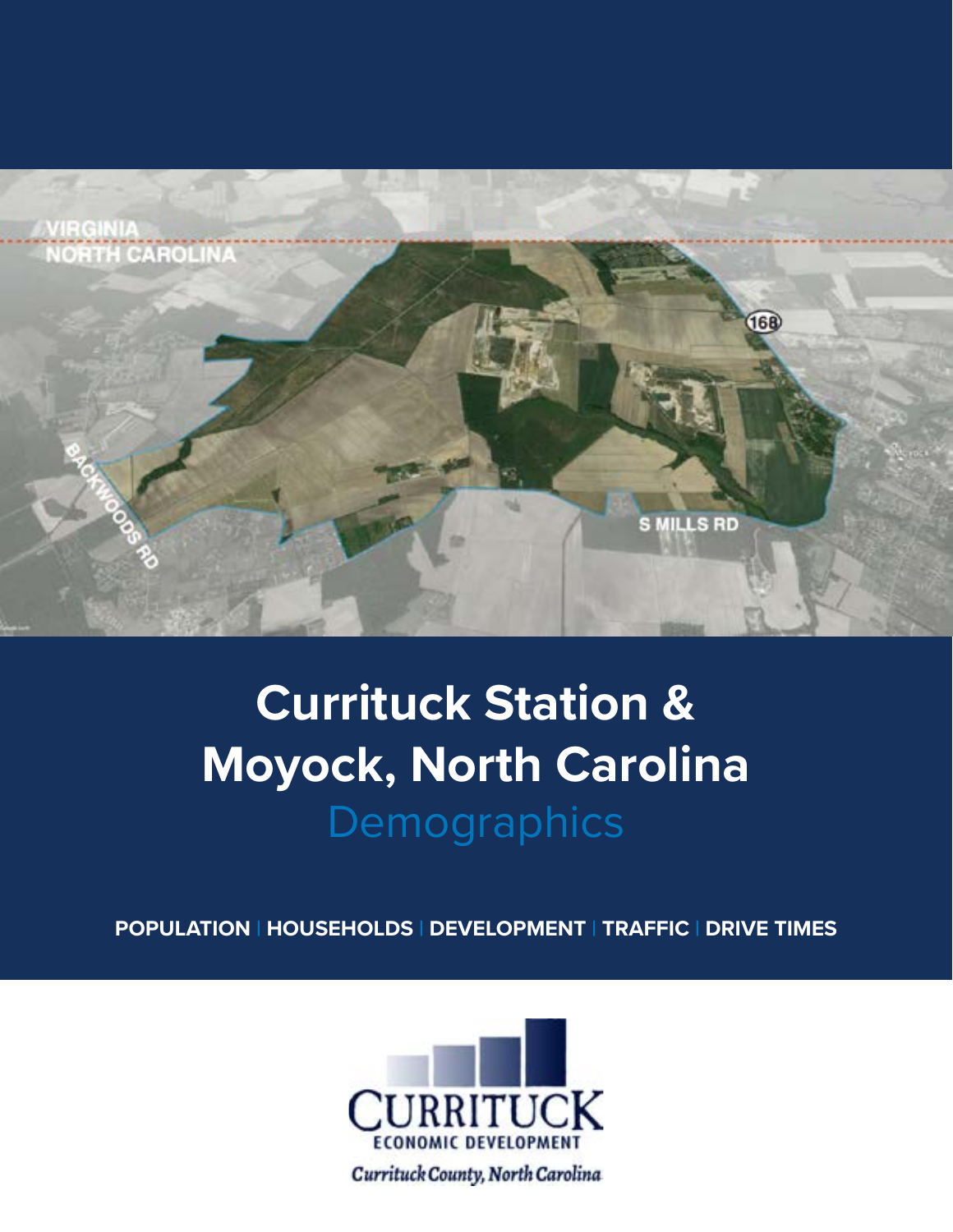# **Currituck Station Location**



### **Inner circle: 100 miles | Outer circle: 200 miles**

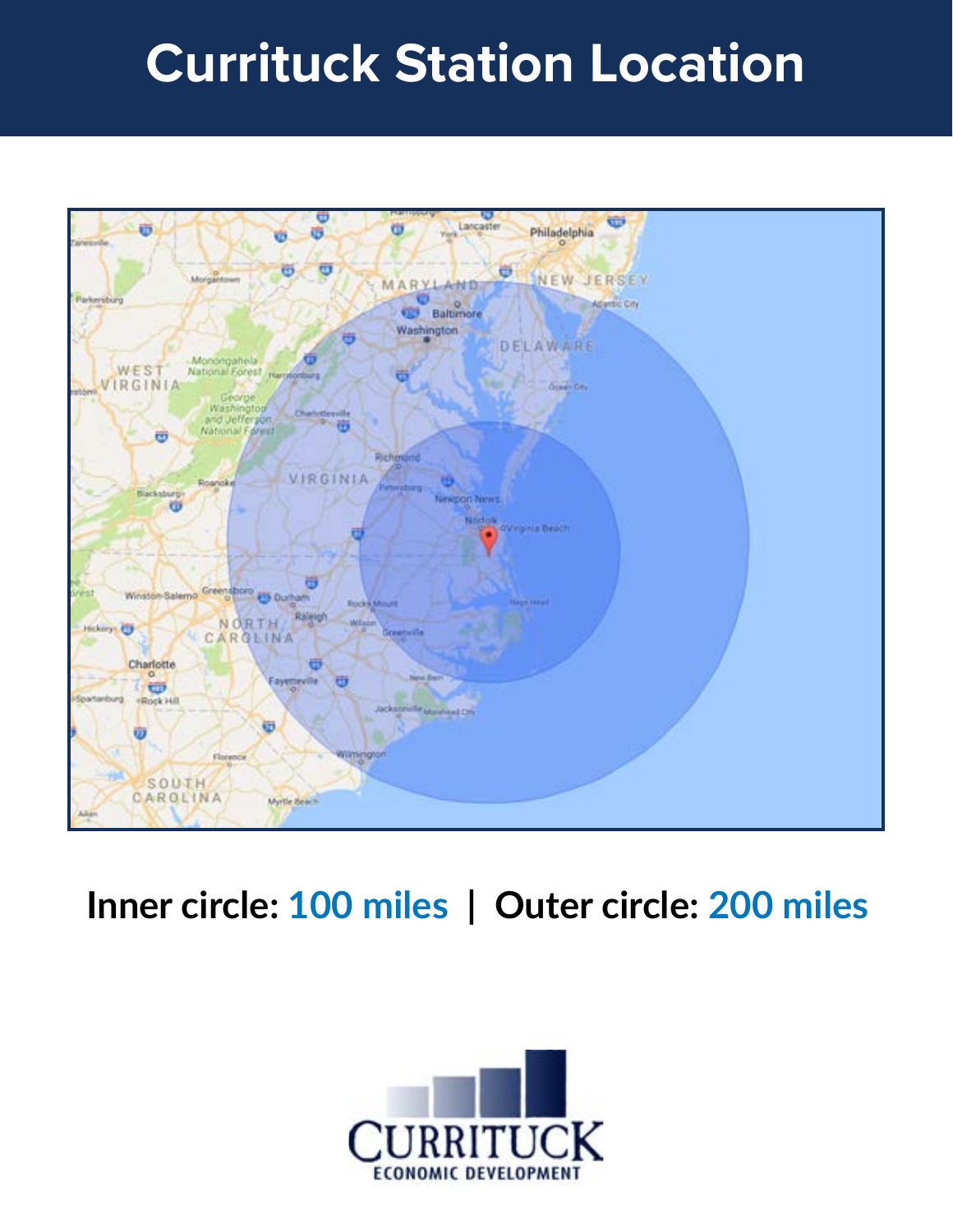# **Residential Development**



#### **[View/Download a more detailed](https://cdn2.hubspot.net/hubfs/308635/Residential%20Development%20North%20of%20Coinjock%20Canal_Intracoastal%20Waterway_ICW_022820.pdf) Residential Development Map**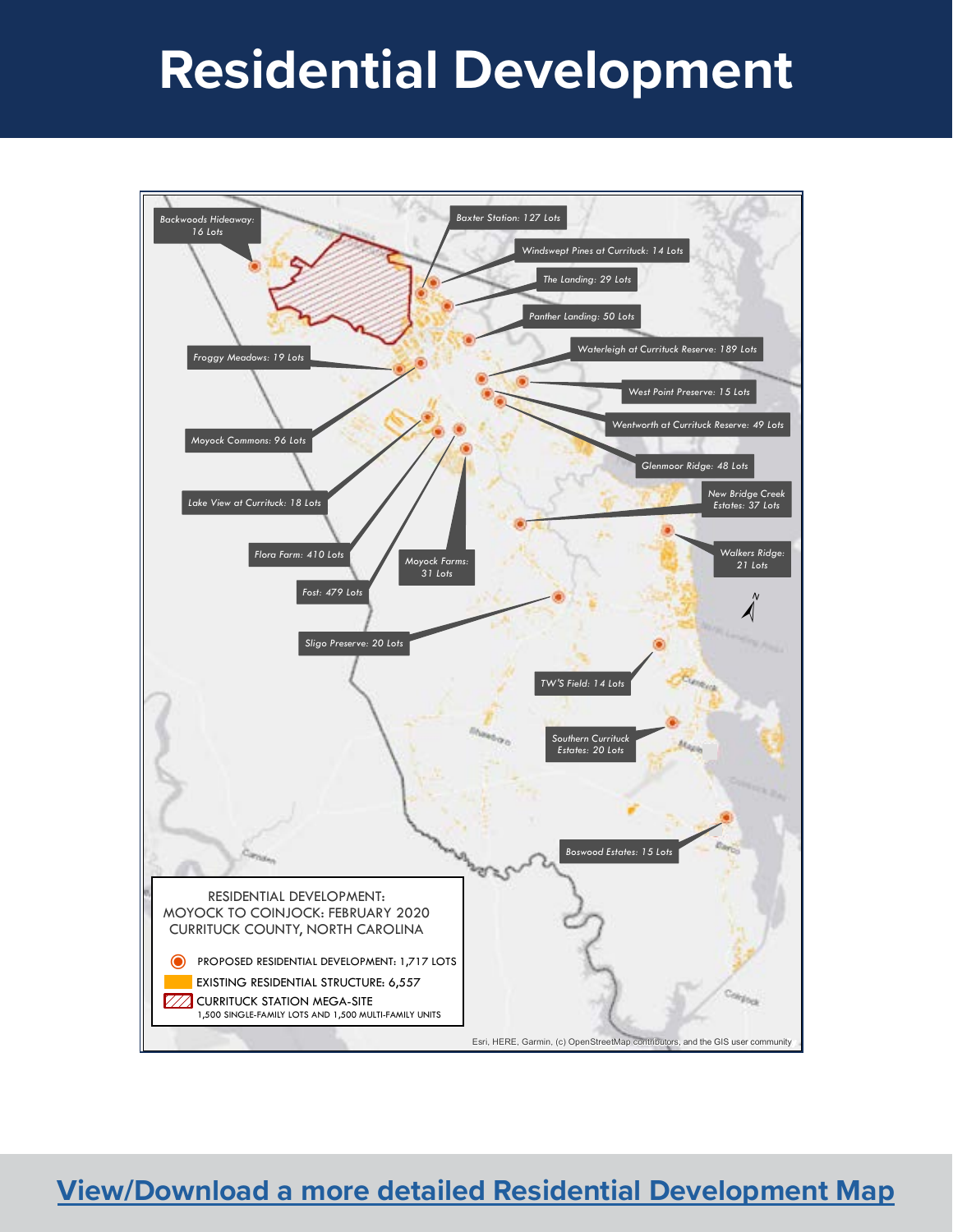### Demographic Summary | 5 MILE RADIUS

CENTER: 153 Courthouse Rd, Currituck, North Carolina, 27929





**7,033 POPULATION**

**2,541 HOUSEHOLDS**

**43.7 MEDIAN AGE**

**\$54,323 MEDIAN DISPOSABLE INCOME**

#### **Income**





**\$29,208 PER CAPITA INCOME**



**\$190,878**

**MEDIAN NET WORTH**

#### **[View/Download a more detailed Demographics Summary](https://cdn2.hubspot.net/hubfs/308635/Demographic%20Summary%20Courthouse%20Rd%202.pdf)**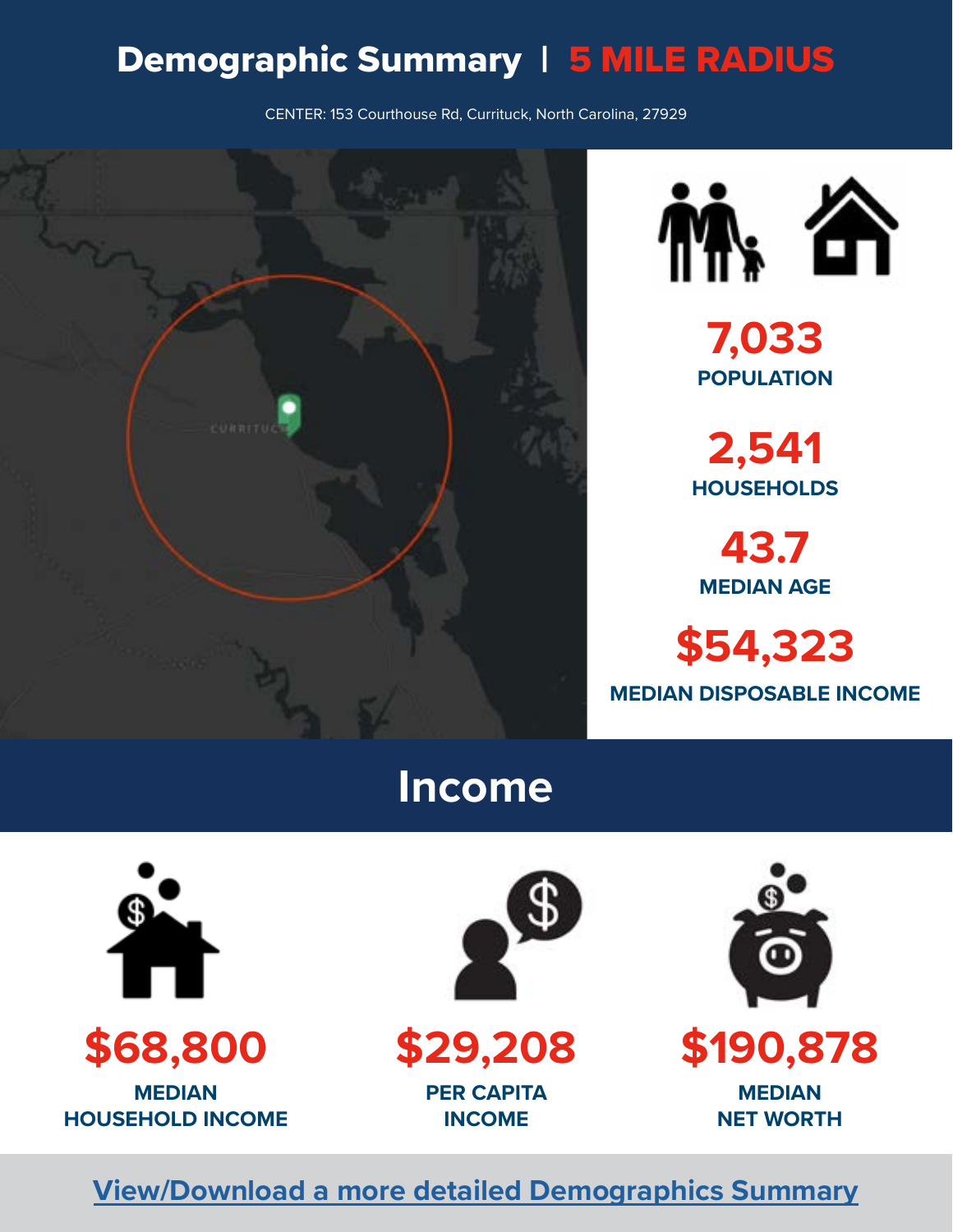### Demographic Summary | 10 MILE RADIUS

CENTER: 153 Courthouse Rd, Currituck, North Carolina, 27929





**19,035 POPULATION** 

**6,904 HOUSEHOLDS**

**42.8 MEDIAN AGE**

**\$54,256 MEDIAN DISPOSABLE INCOME**

### **Income**



**\$68,648**

**MEDIAN HOUSEHOLD INCOME**



**\$29,090 PER CAPITA INCOME**



**\$187,904**

**MEDIAN NET WORTH**

#### **[View/Download a more detailed Demographics Summary](https://cdn2.hubspot.net/hubfs/308635/Demographic%20Summary%20Courthouse%20Rd%202.pdf)**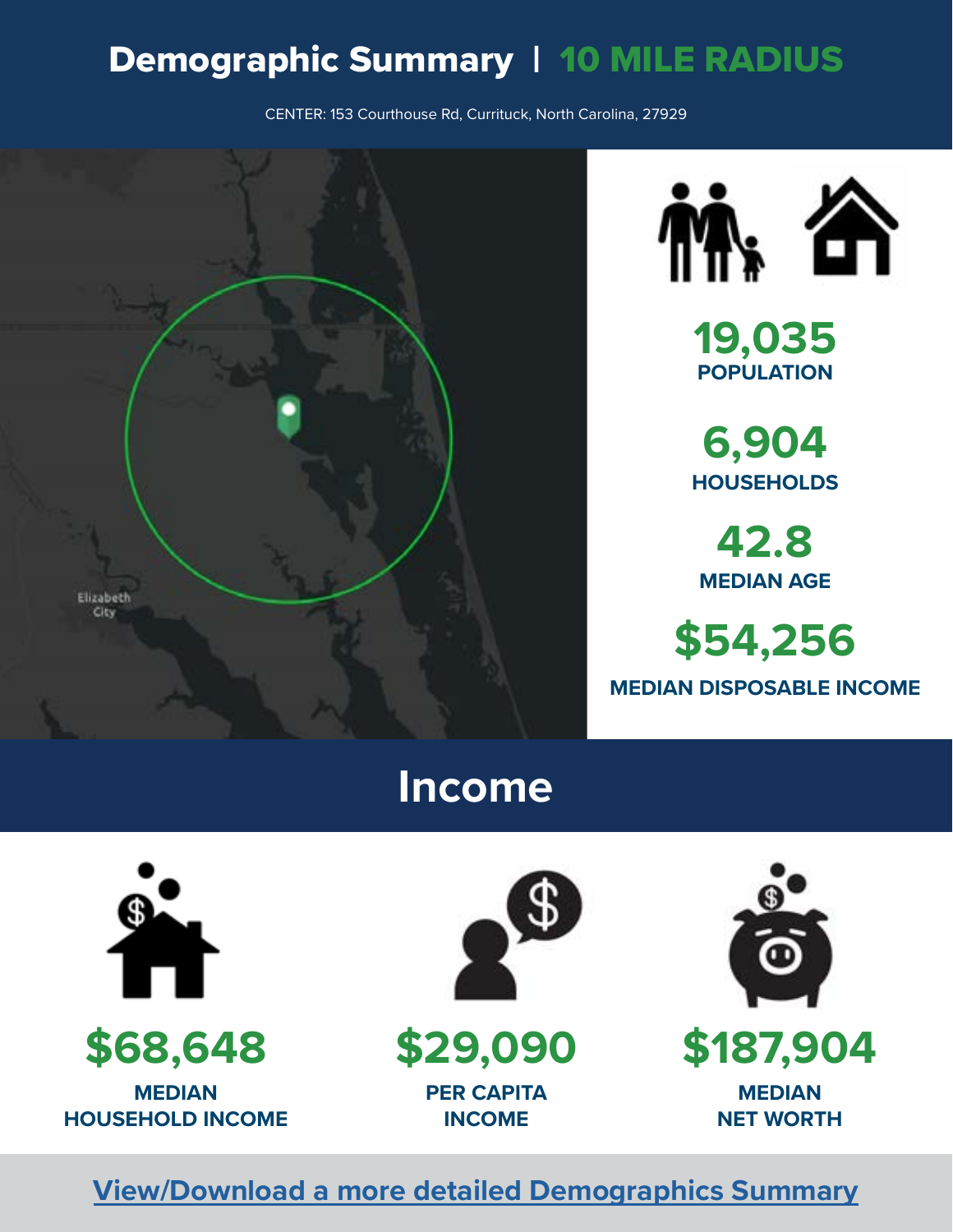### Demographic Summary | 15 MILE RADIUS

CENTER: 153 Courthouse Rd, Currituck, North Carolina, 27929





**38,560 POPULATION**

**13,547 HOUSEHOLDS**

**42.4 MEDIAN AGE**

**\$54,465 MEDIAN DISPOSABLE INCOME**

#### **Income**





**\$29,450**

**PER CAPITA INCOME**



**\$183,542**

**MEDIAN NET WORTH**

#### **[View/Download a more detailed Demographics Summary](https://cdn2.hubspot.net/hubfs/308635/Demographic%20Summary%20Courthouse%20Rd%202.pdf)**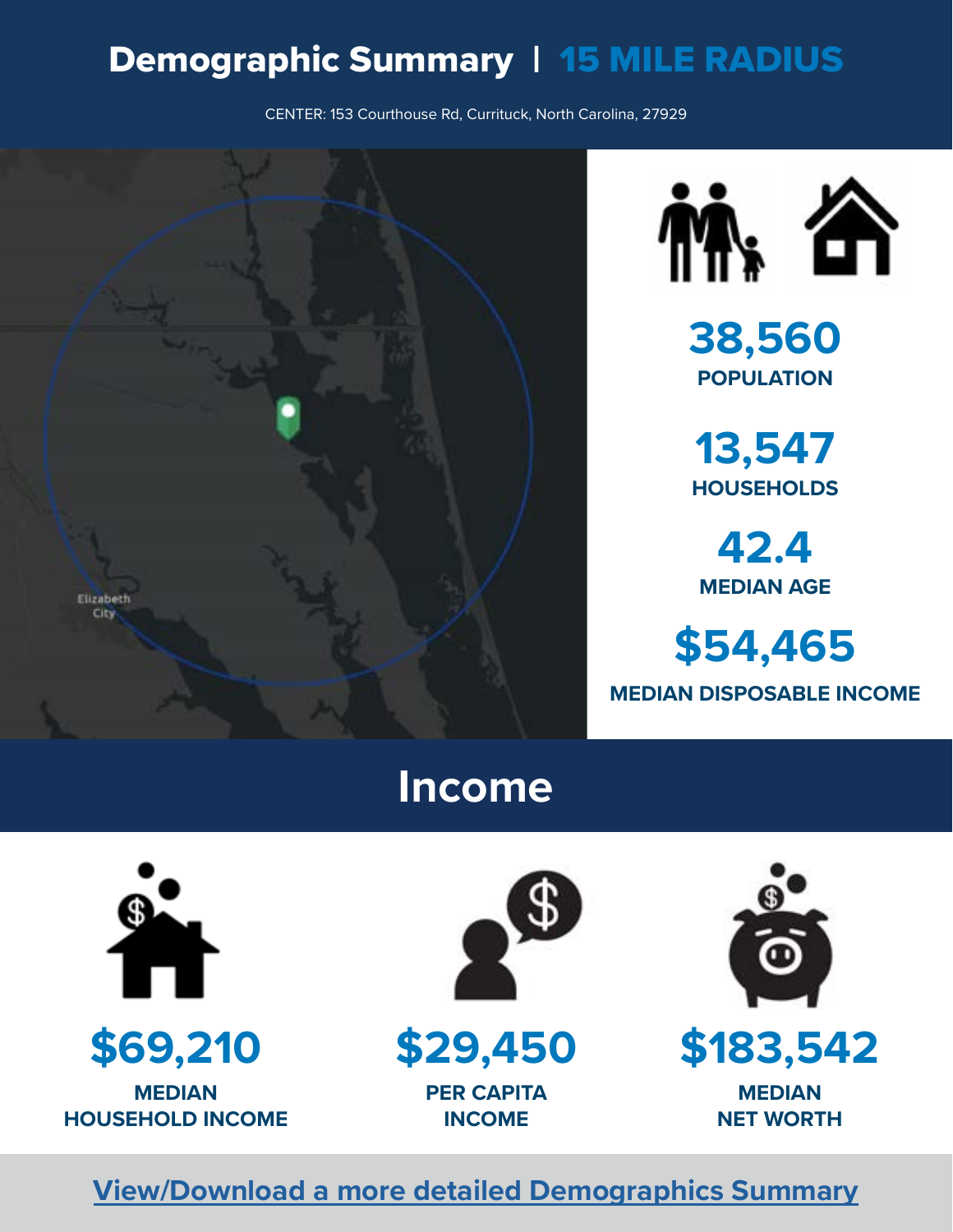## MOYOCK | TRAFFIC + DRIVE TIMES



TRAFFIC COUNT Annual Average Daily Traffic (AADT) Caratoke Highway



SOURCE: 2018 NCDOT



(from Moyock, NC)

VA State Line 5 minutes | 3 miles

Downtown Norfolk 30 minutes | 25 miles

#### Outer Banks 50 minutes | 44 miles